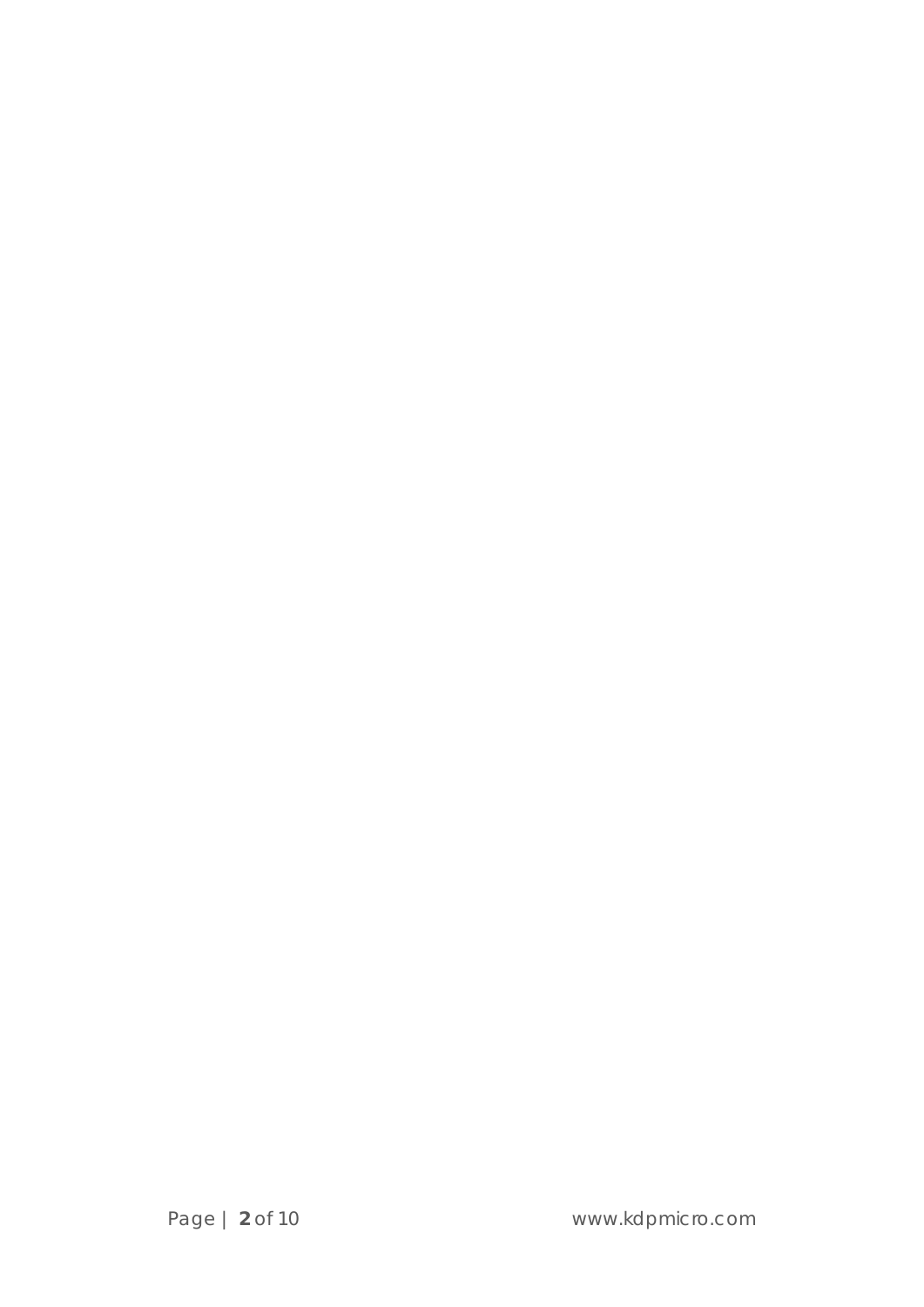### **PRINCIPLE OF OPERATION**

Four LED indications- 2 green and 2 red- are provided for each fuse. Two green LEDs show the health of respective main fuse and the corresponding spare (stand by) fuse. When any of the fuses blows, Red LED glows and related green LED turns off.

Voltages at the output of both the external fuse and the standby fuse - even if load is not connected to the standby- are sensed through opto-isolated inputs by the microcontroller. Upon blowing of any fuse, alarm is generated. Moreover, when the external fuse blows, the microcontroller instantly actuates a relay which connects the load to the standby fuse, thus maintaining the load without interruption. Corresponding LED states are established. When the standby fuse is detected as blown, only alarm and indicators are set, while the load is still supplied from the external fuse. Audio alarm continues till 'Alarm accept' switch is pressed. However, fresh audio alarm will start if any other fuse blows. The 'FAULT' LED will continuously blink till the fault is rectified. For total restoration, the blown fuse has to be replaced and the corresponding 'RESET' switch has to be pressed.

When all the fuses are intact, 'TEST/ALARM ACCEPT' switch performs system self-test. In self-test, buzzer sounds all LED's blink to indicate proper system operation.

**POWER SUPPLY:** SMPS type 12 V DC & 5 V DC regulated power supplies are generated for the operation of the control circuit, relays, LED indications and audible alarm.

**CONTROL CARD:** Each control card consists of Microcontroller based 4 Nos. of fuse failure detection circuits corresponding to 32 X 4 LEDS (Type I) & 24 X 4 LEDS (Type II). The panel can have up to 8 control cards. Each panel can thus monitor up to 32 fuses (Type I) or 24 Fuses (Type II).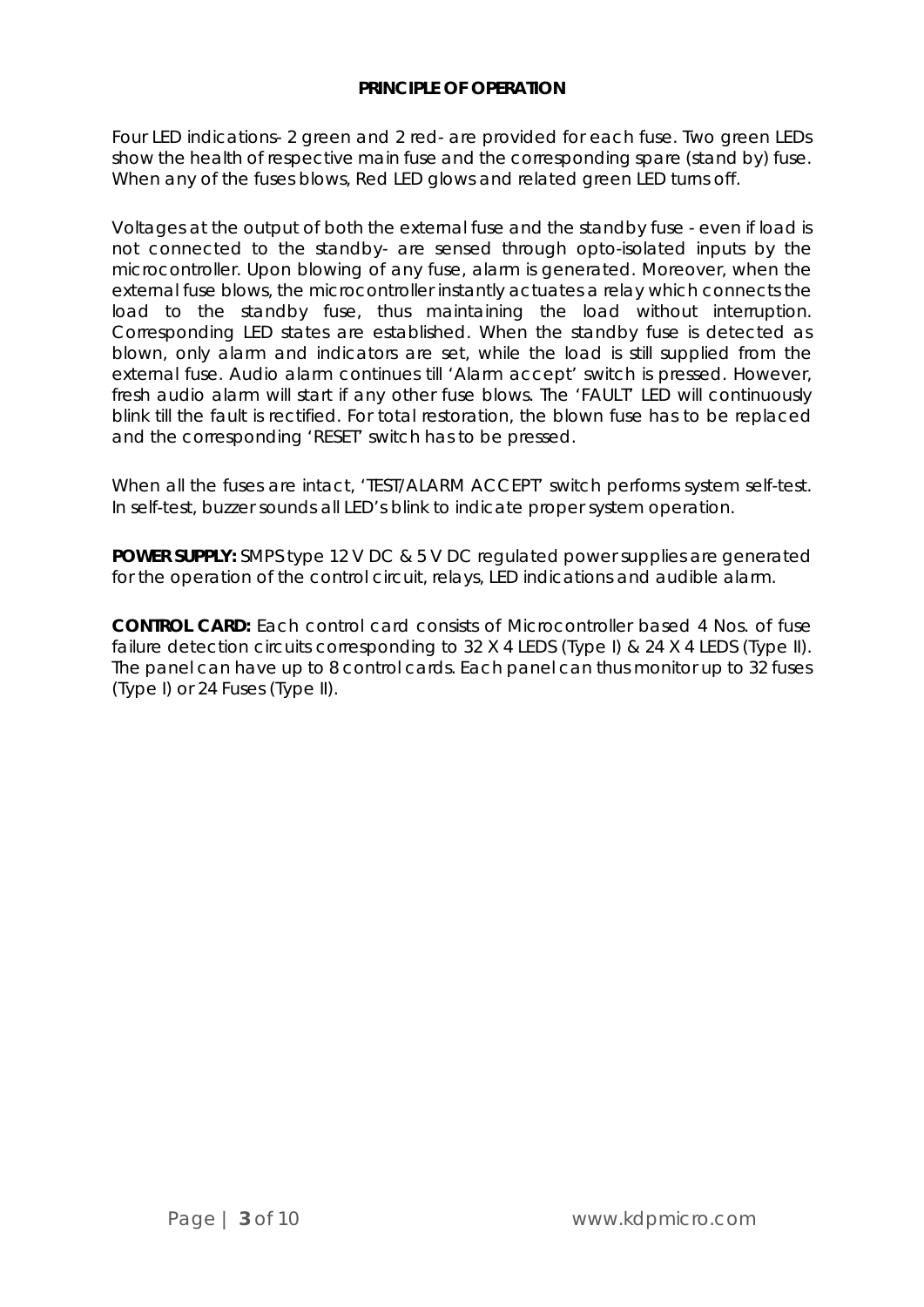### **OPERATING CONTROLS & INDICATORS:**



Type I (32 Fuse)

Type II (24 Fuse)

**1. Power On /Off Switch:** Front side left panel provides means to switch OFF & ON power to the indicator.

**2. Power on LED:** Indicates that the indicator panel is energized & ready to indicate failure of fuse.

**3. Fault LED:** Common flashing 10mm red LED indicates failure of fuse.

**4. Alarm Accept/Test Push Button:** It provides means to reset only audible alarm. When '**Alarm Accept/Test**' button is pressed on normal working condition LEDs light & audible alarm sounds

**5. Buzzer:** It sounds to indicate fuse failure.

**6. Reset Switch:** In case of main fuse failure standby fuse will be in circuit. When main fuse is replaced press 'RESET' button to reset main fuse in circuit.

**7. LEDs:** Red glow only when fuse failure occurs, or 'Alarm Accept/Test' push button is pressed. For healthy fuse, corresponding green LEDs glow.

**8. Power Fuse.**

**9. Standby Fuse.**

## **OPERATING INSTRUCATION**

A) Always put Power – ON switch in 'ON' position.

B) Once in a day check the working of the system using Test push button

### **CAUTION**

CONTROL CARD REPLACEMENT: Control card Replacement must be made only with the type specified. Any substitution without manufacturer's consent may blow up main fuse in racks or destroy control card & void the warranty.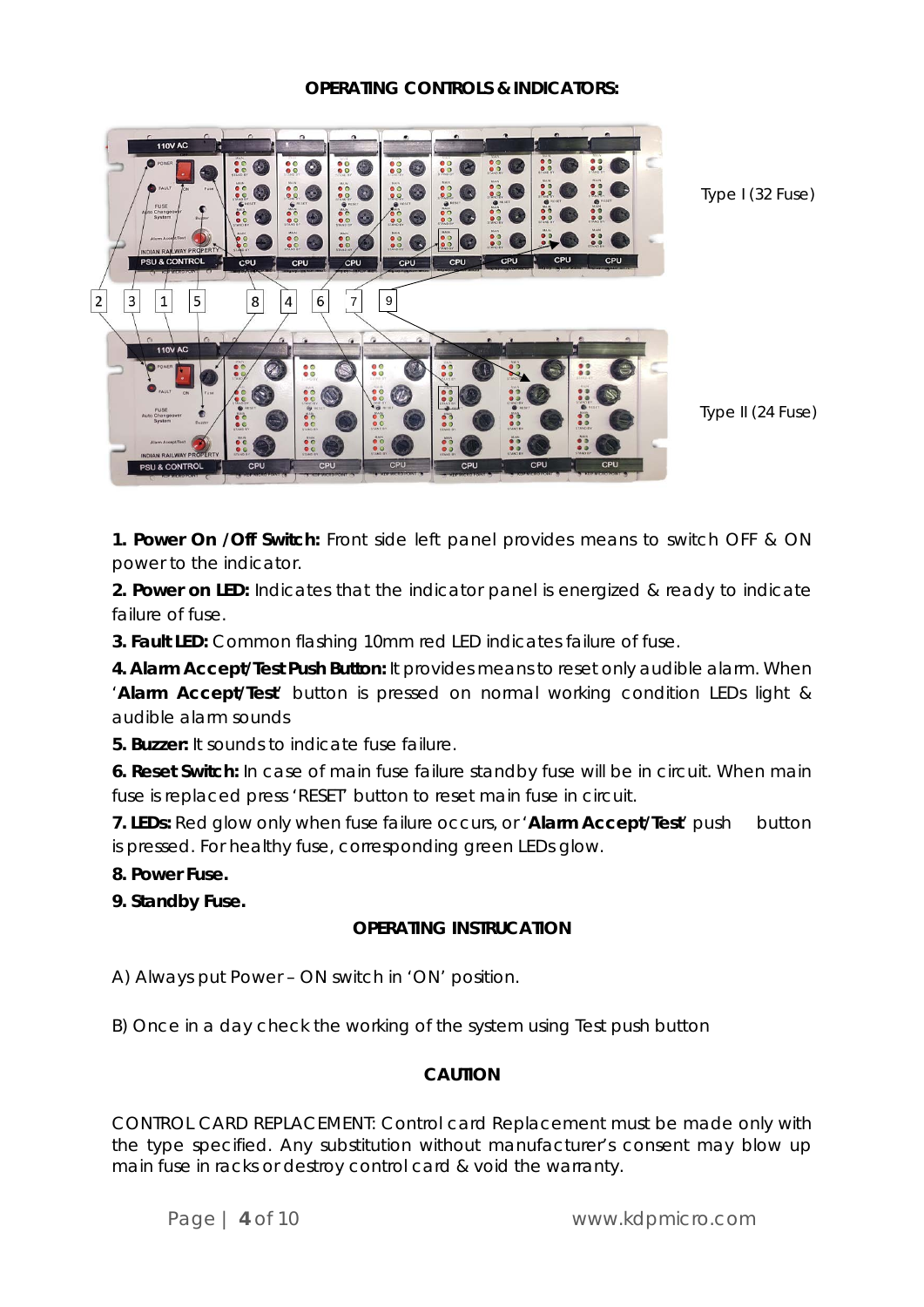### **IMPORTANT NOTE:**

### **Depending on the fuse supply voltage the jumper settings is as below**

- If fuse supply voltage is 60V DC and 110V DC then configure the burg strips as per FIG-1.
- If fuse supply voltage is 110V AC then configure the burg strips as per FIG-2.
- If fuse supply voltage is 12V DC and 24V DC then configure the burg strips as per FIG-3.

| $FIG-1$                                                                                                                                             |  |  |  |  |  |  |  |  |  |  |  |  |
|-----------------------------------------------------------------------------------------------------------------------------------------------------|--|--|--|--|--|--|--|--|--|--|--|--|
| <u>   = = = =    = = = =    = = = =    = = = = =    = = = =    = = = =    = = = =   </u><br>1 2 3 4 1 2 3 4 1 2 3 4 1 2 3 4 1 2 3 4 1 2 3 4 1 2 3 4 |  |  |  |  |  |  |  |  |  |  |  |  |
| * Jumper link is not required for 60V DC & 110V DC                                                                                                  |  |  |  |  |  |  |  |  |  |  |  |  |

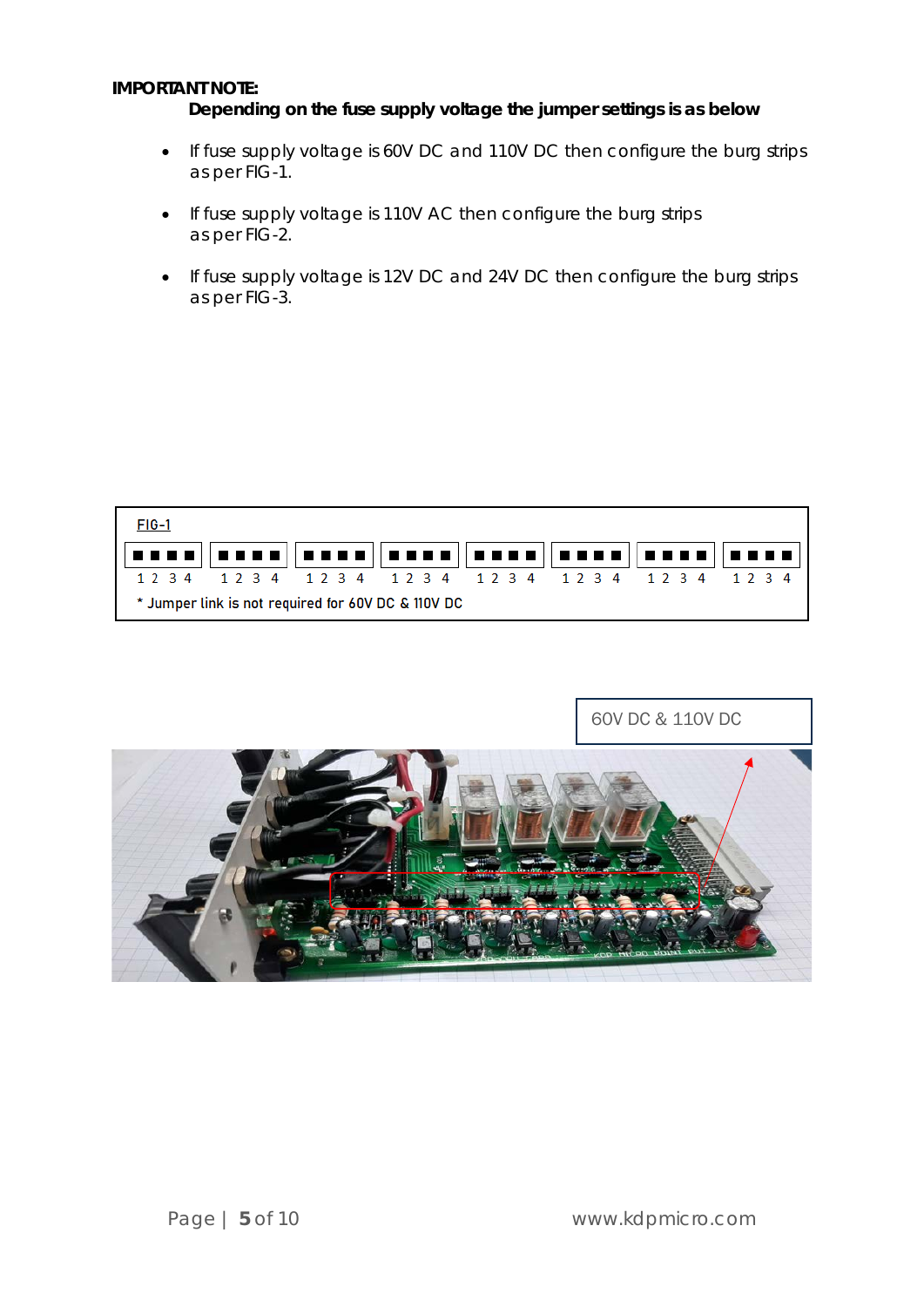







12V & 24V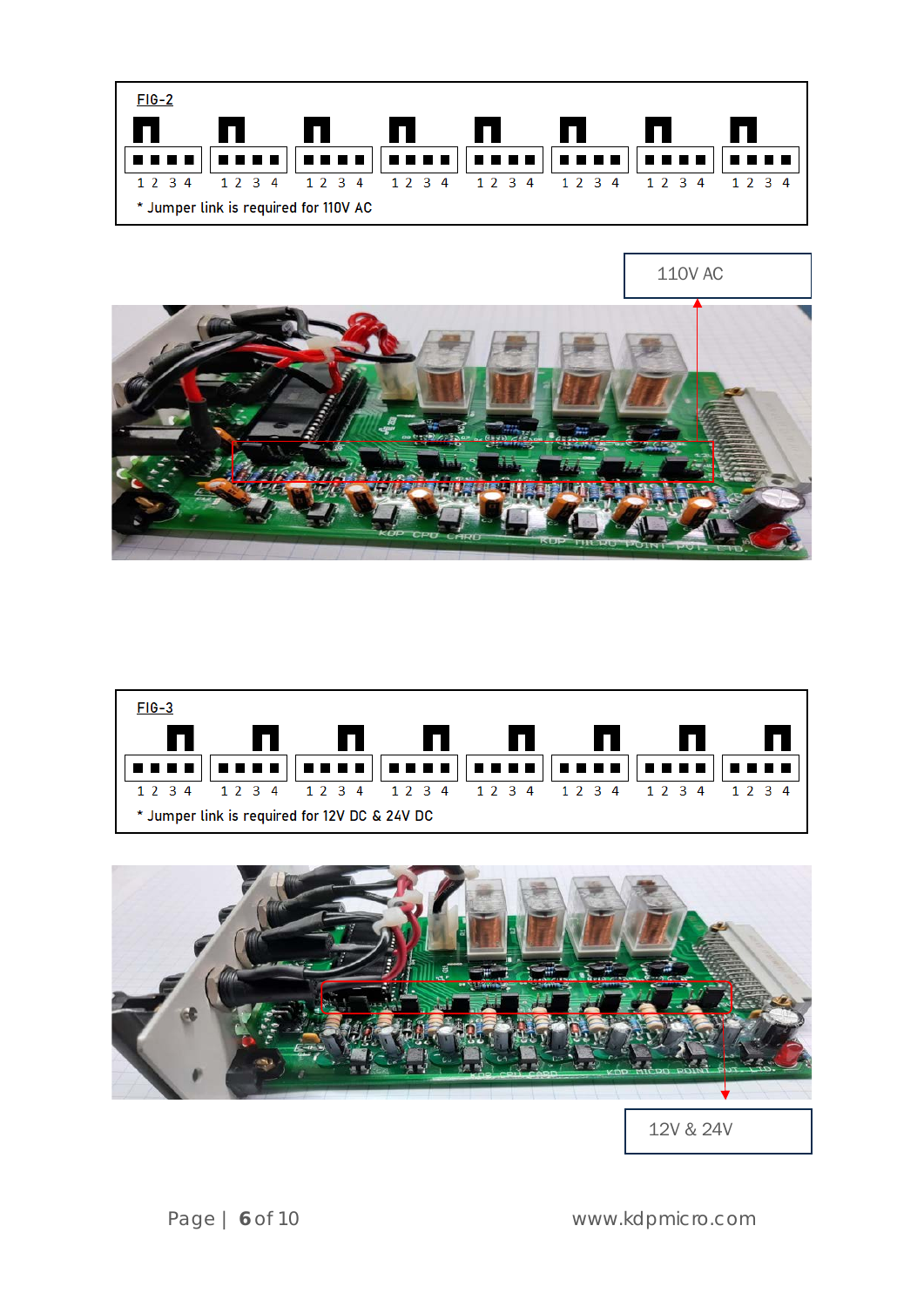# **FACS Connection Diagram**

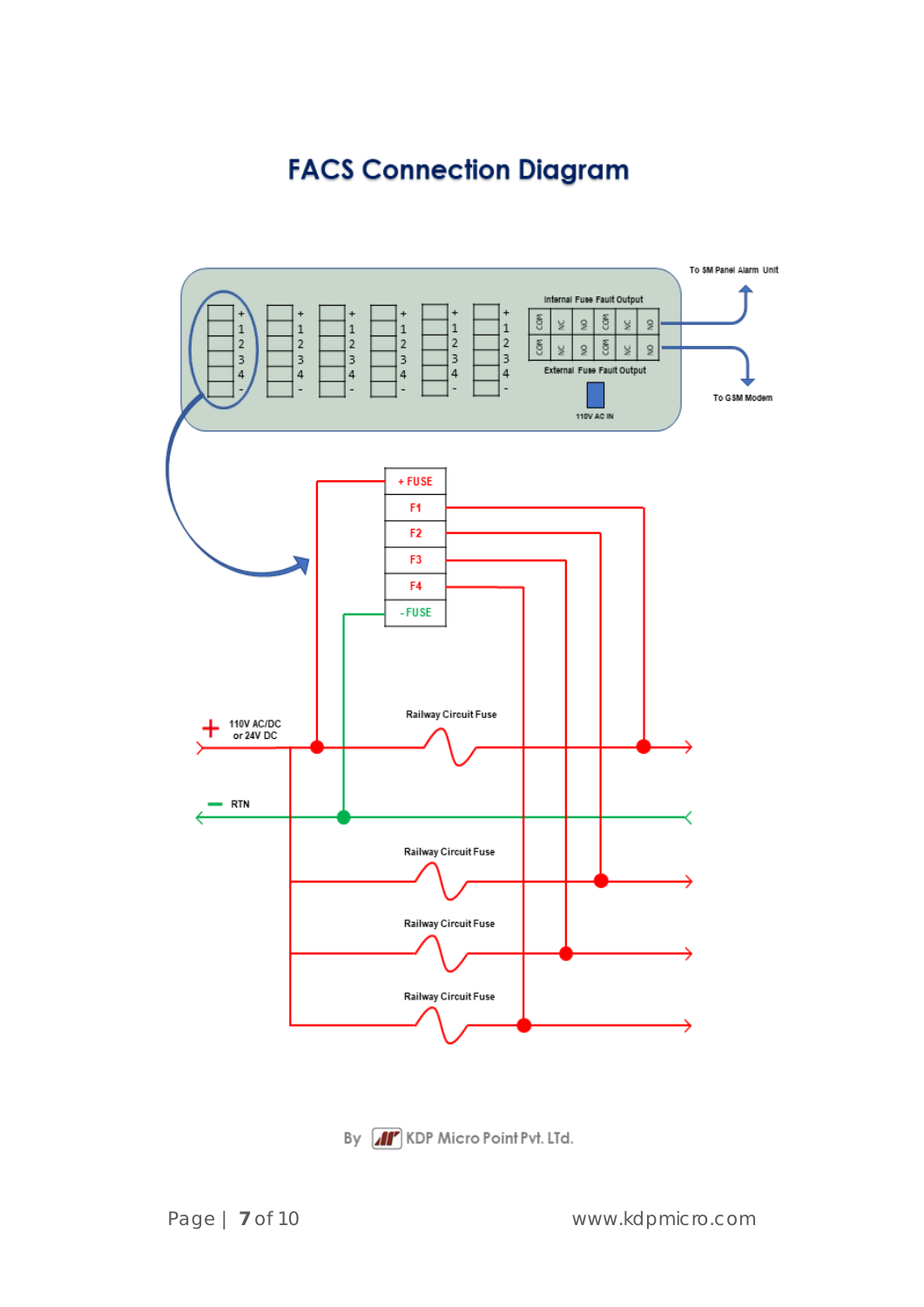### **REPAIRS & REPLACEMENT:**

Do not try to repair control card in actual system. Repair the card in laboratory by simulating actual conditions. While replacing the components, observe the following.

1 When soldering avoid excessive heat which may damage components.

2 Be careful while making all soldered joints as a poorly soldered joint can cause further trouble and is one of the most difficult faults to locate.

3 Do not damage lead of other components by pushing or pulling them Aside.

4 Maintain a log of all repairs and adjustments. Comprehensive notes and an accurate log make it possible to manage subsequent maintenance actions.

### **MAINTENANCE**

**GENERAL:** The FUSE ALARM SYSTEM has been designed for continuous reliable operation. However, following steps for periodic inspection are recommended: Press 'TEST' of each sub-rack one at a time. All LEDs should blink and the buzzer will sound. It shows that all Indicators, the buzzer and associated circuit are working OK. At a suitable interval, say once in a month, test the system by removing actual fuses one by one.

## **TROUBLE SHOOTING**

In case there is any fault in the FUSE ALARM SYSTEM it is preferable to test the system step by step as given below. It is desirable that basic principle of operation of the system should be kept in mind before doing any trouble shooting. A brief trouble shooting chart is given below.

| Fault                                             | Reason                                   | Solution                             |  |  |  |  |
|---------------------------------------------------|------------------------------------------|--------------------------------------|--|--|--|--|
| Red LED corresponding to a                        | 1. Input wire to the card may<br>be open | Check input connection               |  |  |  |  |
| fuse glowing.                                     | 2. Sensing voltage may not be<br>proper  | Check voltages                       |  |  |  |  |
| Led indicator not blinking<br>during system test. | LED faulty or card faulty                | Change LED card                      |  |  |  |  |
| Supply LED indicator not<br>glowing               | Supply connection bad or fuse<br>blown   | Check supply connection<br>and fuse. |  |  |  |  |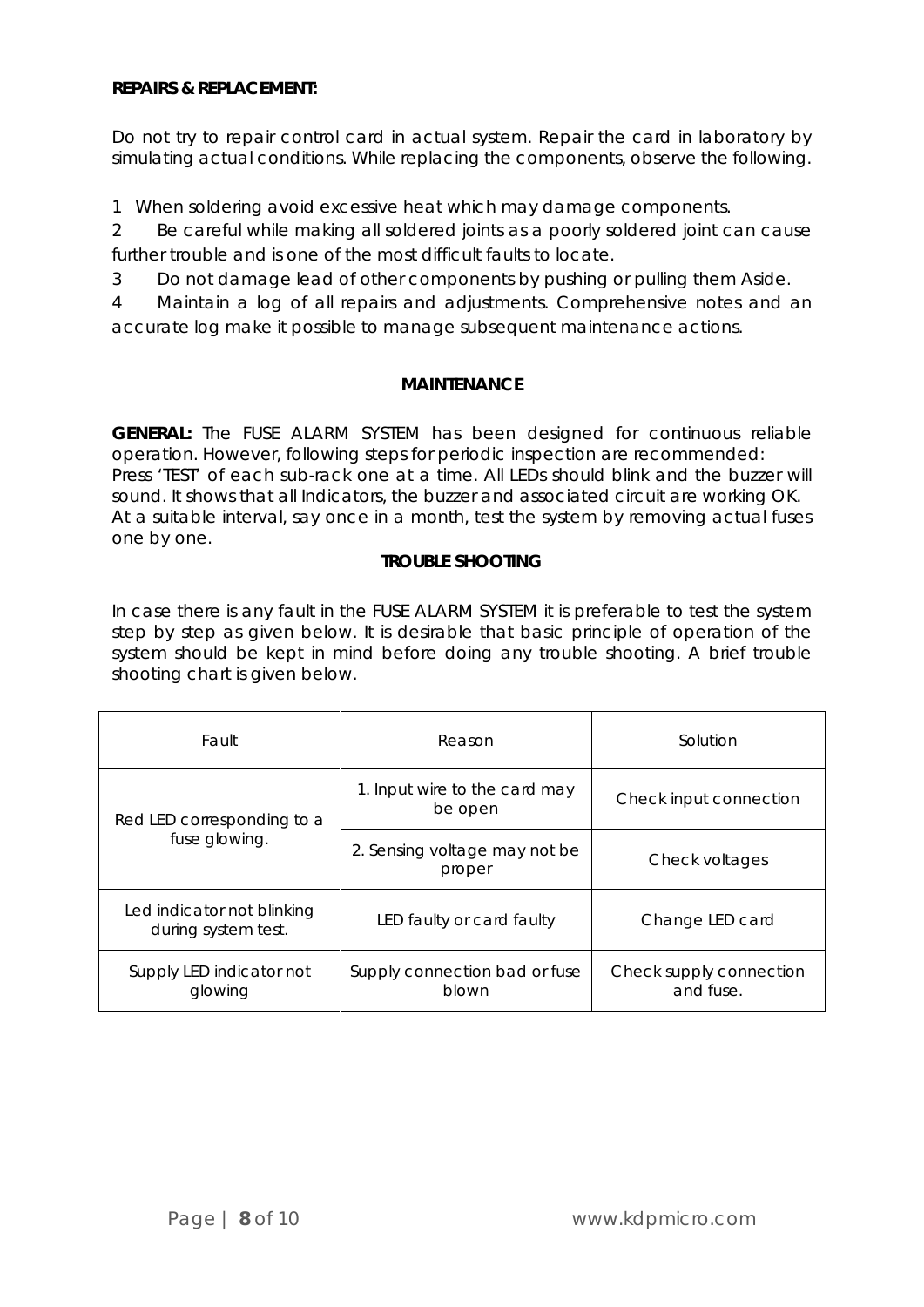

The Common AUDIO-VISUAL Alarm Unit for FACS is made for ASM's Room or any other convenient place and it have the following features:

- 1. Yellow indication (5mm LED) for indication Power Supply OK
- 2. Common failure LED indication (RED) in case of any main fuse getting blown out at the station.
- 3. Another LED indication (RED) if any of the standby fuse also is blown along with its Main fuse.
- Both LED will lit in case of both Main and Standby getting blown.
- 4. Piezoelectric buzzer to give audio alarm for failure conditions.
- 5. A non-locking type Push Button for acknowledgment of Audio Alarm.

# **GSM MODEM (OPTIONAL ITEM) \*\***

GSM modem is small unit with AC power supply adapter also operate from 12-24V AC/DC, it can be connected very easily with FACS unit. This system(s) is fully automated and very simple way to configure for station code it sends SMSs on GSM network up to 5 preselected GSM mobile numbers in case of any of the fuse blowing within 30 seconds. The mobile number is easily configurable. Also, it generates SMSs when a fuse is replaced.

| 10 and works on 110V AC with suitable power supply adapter. |                                                                 |  |  |  |  |  |  |  |
|-------------------------------------------------------------|-----------------------------------------------------------------|--|--|--|--|--|--|--|
| <b>EVENT</b>                                                | <b>SMS</b>                                                      |  |  |  |  |  |  |  |
| Main fuse blown, standby operative                          | ATTENTION: FUSE BLOWN AT STATION XXXXX<br>STANDBY OPERATIVE     |  |  |  |  |  |  |  |
| Standby Fuse blown, Main operative                          | ATTENTION: FUSE BLOWN AT STATION XXXXX<br><b>MAIN OPERATIVE</b> |  |  |  |  |  |  |  |
| Main and Standby both fuses blown                           | ATTENTION: BOTH FUSES BLOWN AT<br><b>STATION XXXXX</b>          |  |  |  |  |  |  |  |
| Fuse Restored (either main or standby<br>or both)           | FUSE REPLACED AT STATION XXXXX                                  |  |  |  |  |  |  |  |

It is compatible to Tri-band GSM 850, 900, 1800 and 1900 MHz and supports GPRS class 10 and works on 110V AC with suitable power supply adapter.

*\*\*The SIM required for the GSM Modem shall be provided by the purchaser.*